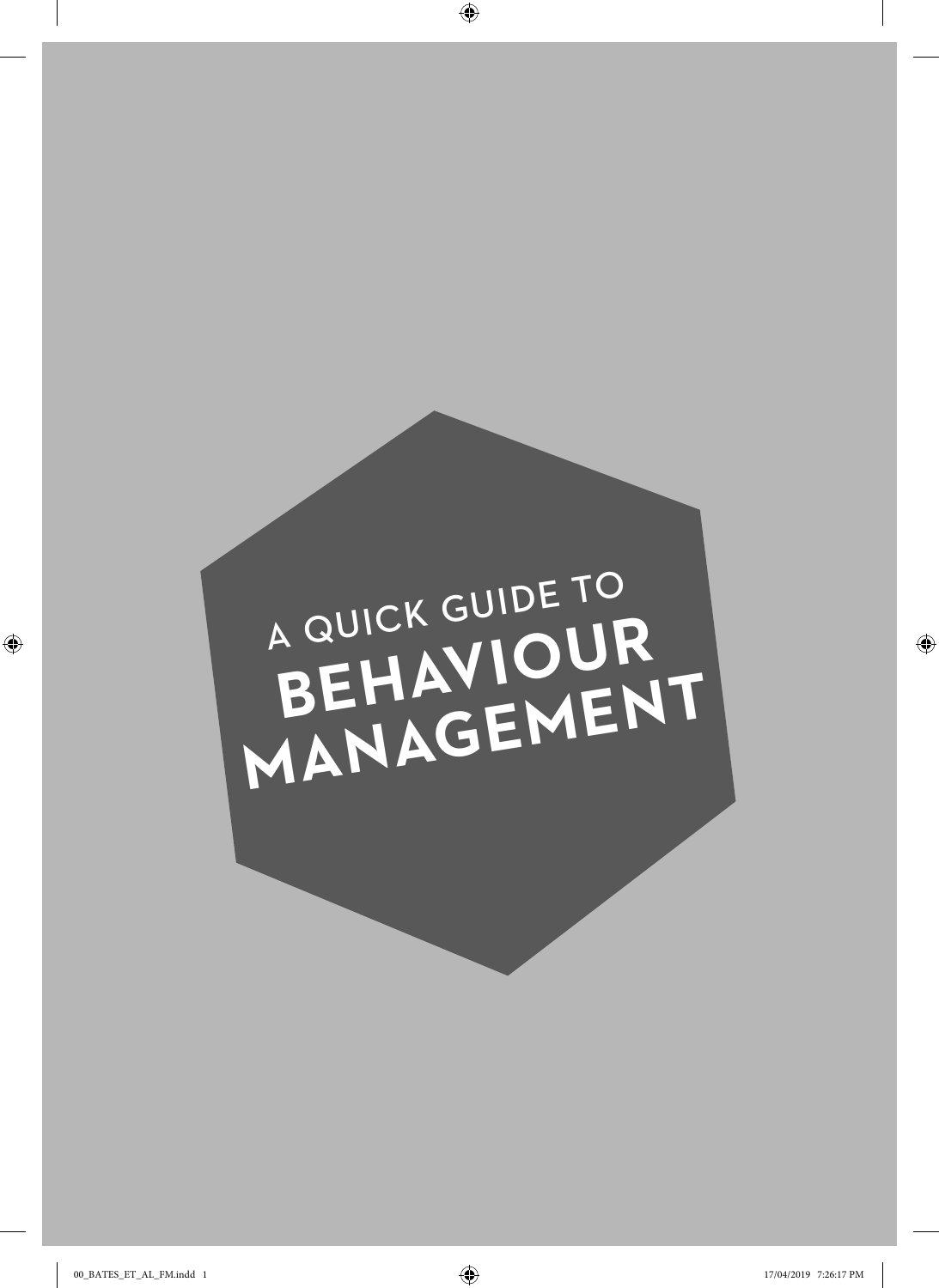Sara Miller McCune founded SAGE Publishing in 1965 to support the dissemination of usable knowledge and educate a global community. SAGE publishes more than 1000 journals and over 800 new books each year, spanning a wide range of subject areas. Our growing selection of library products includes archives, data, case studies and video. SAGE remains majority owned by our founder and after her lifetime will become owned by a charitable trust that secures the company's continued independence.

 $\bigoplus$ 

Los Angeles | London | New Delhi | Singapore | Washington DC | Melbourne

 $\bigoplus$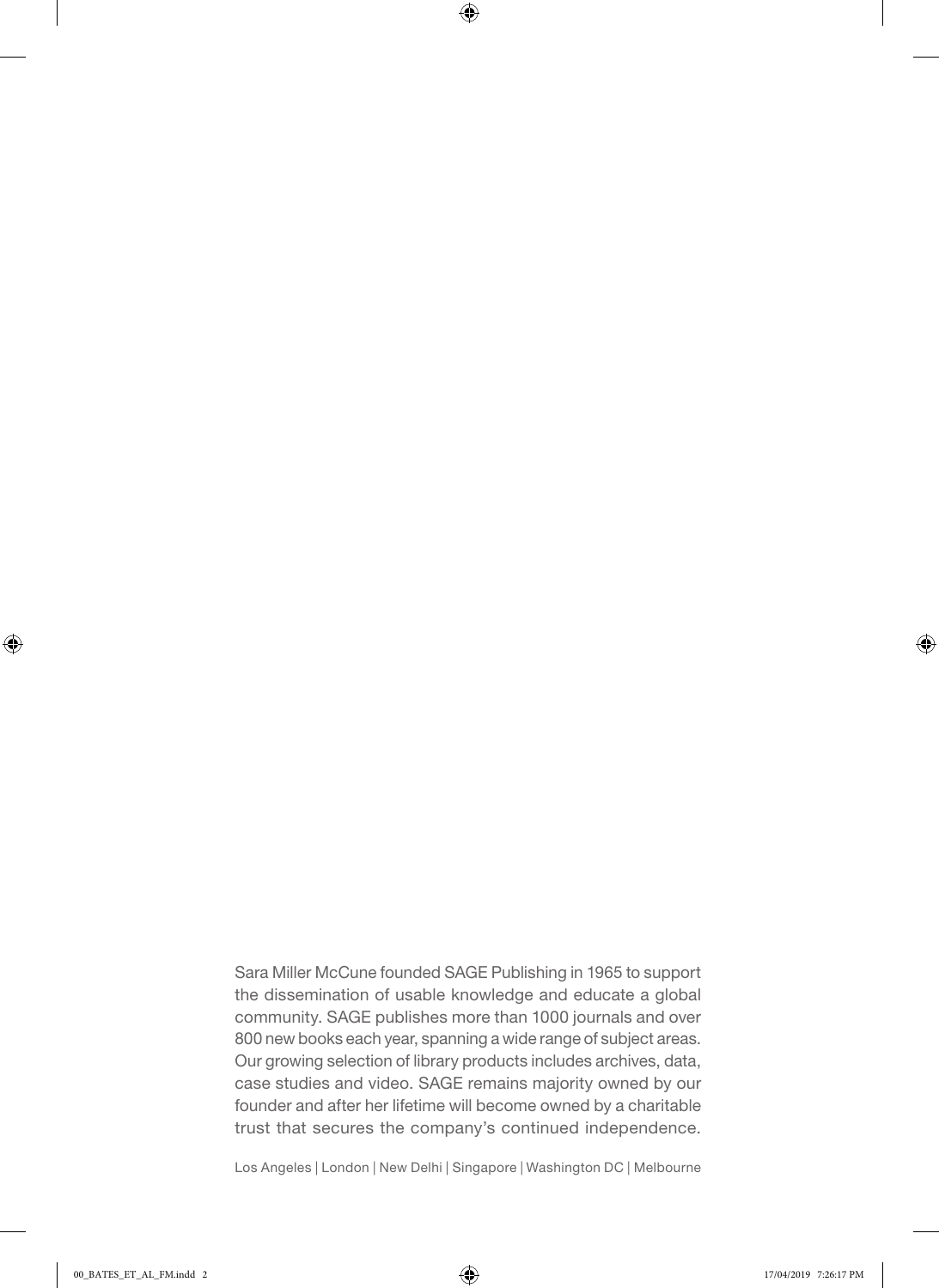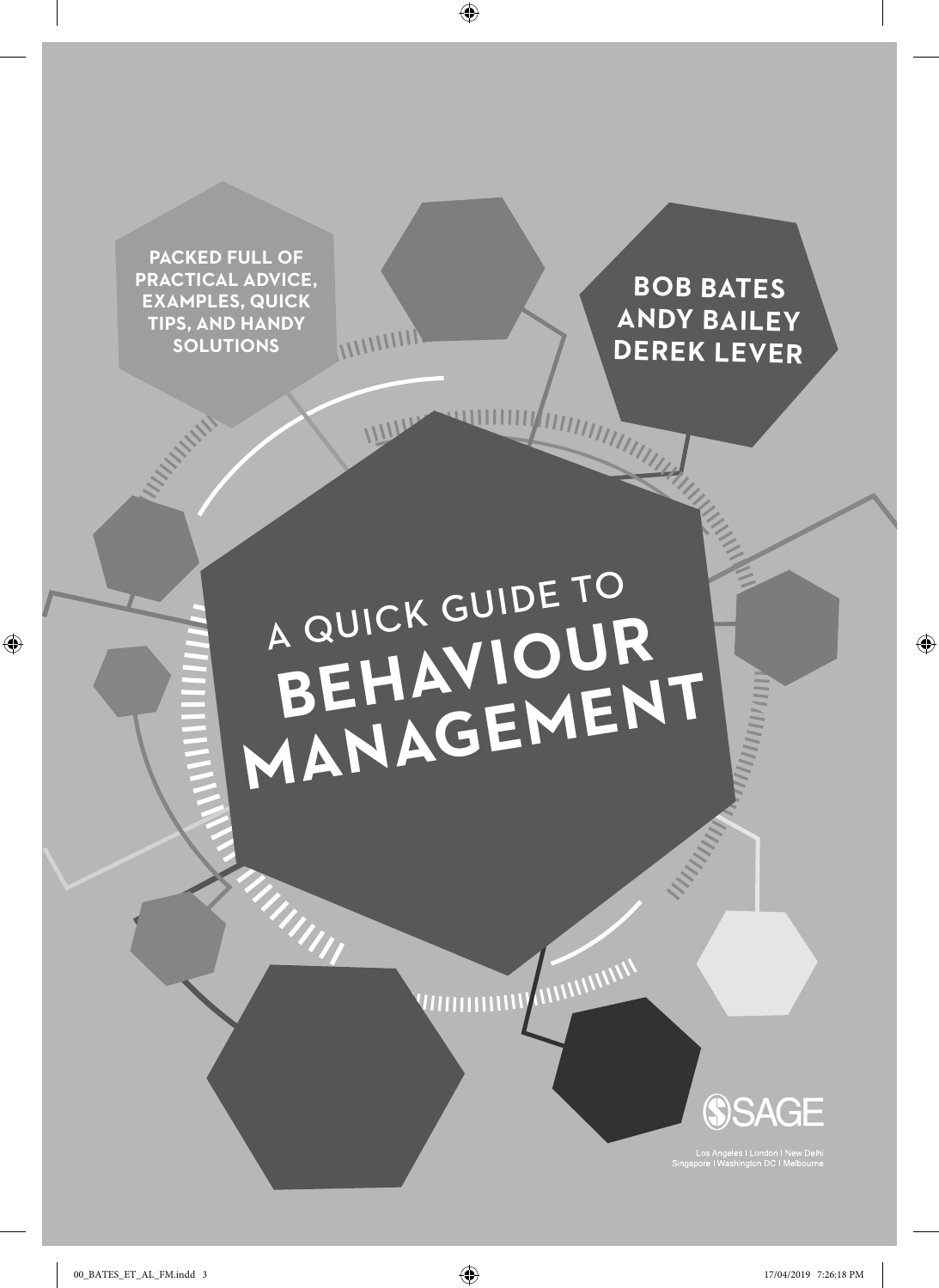

Los Angeles | London | New Delhi Singapore | Washington DC | Melbourne

SAGE Publications Ltd 1 Oliver's Yard 55 City Road London EC1Y 1SP

⊕

SAGE Publications Inc. 2455 Teller Road Thousand Oaks, California 91320

SAGE Publications India Pvt Ltd B 1/I 1 Mohan Cooperative Industrial Area Mathura Road New Delhi 110 044

SAGE Publications Asia-Pacific Pte Ltd 3 Church Street #10-04 Samsung Hub Singapore 049483

Editor: Delayna Spencer Editorial assistant: Orsod Malik Production editor: Nicola Carrier Copyeditor: Sharon Cawood Proofreader: Samantha Lacey Indexer: Gary Kirby Marketing manager: Dilhara Attygalle Cover design: Wendy Scott Typeset by: C&M Digitals (P) Ltd, Chennai, India Printed in the UK

© Bob Bates, Andy Bailey & Derek Lever, 2019

First published 2019

⊕

Apart from any fair dealing for the purposes of research or private study, or criticism or review, as permitted under the Copyright, Designs and Patents Act, 1988, this publication may be reproduced, stored or transmitted in any form, or by any means, only with the prior permission in writing of the publishers, or in the case of reprographic reproduction, in accordance with the terms of licences issued by the Copyright Licensing Agency. Enquiries concerning reproduction outside those terms should be sent to the publishers.

**Library of Congress Control Number: 2018961595**

**British Library Cataloguing in Publication data**

A catalogue record for this book is available from the British Library

ISBN 978-1-5264-2464-8 ISBN 978-1-5264-2465-5 (pbk)

At SAGE we take sustainability seriously. Most of our products are printed in the UK using responsibly sourced papers and boards. When we print overseas we ensure sustainable papers are used as measured by the PREPS grading system. We undertake an annual audit to monitor our sustainability.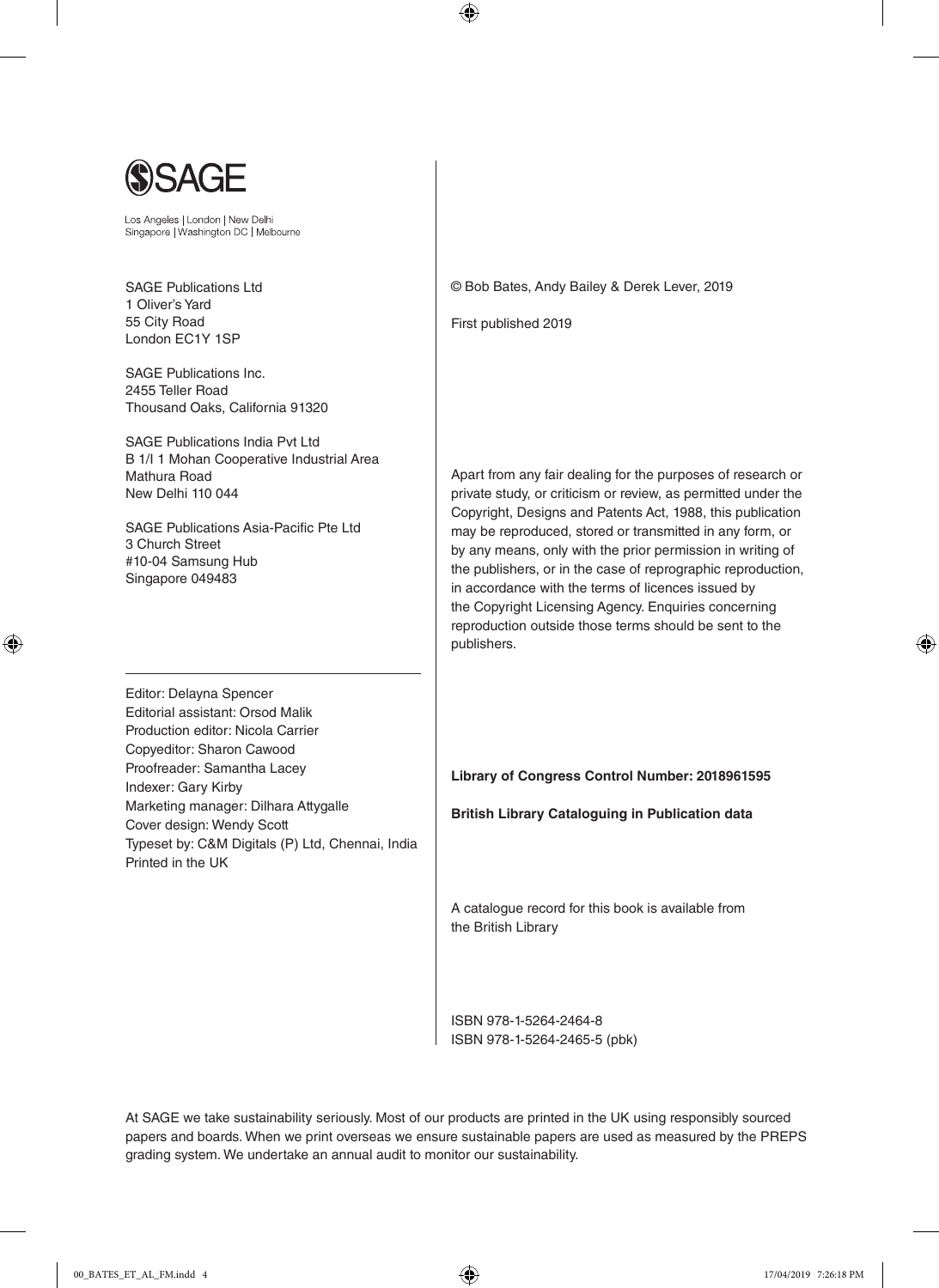# **CONTENTS**

 $\bigoplus$ 

|                   | List of figures and appendices                                                                                | vii            |
|-------------------|---------------------------------------------------------------------------------------------------------------|----------------|
| About the authors |                                                                                                               | ix             |
|                   | <i>Introduction</i>                                                                                           | хi             |
|                   |                                                                                                               |                |
|                   | Part 1 Introduction                                                                                           | 1              |
| 1.1               | What is challenging behaviour?                                                                                | $\mathbf{1}$   |
| 1.2               | Why does it happen?                                                                                           | $\overline{2}$ |
| 1.3               | Who's to blame?                                                                                               | $\overline{4}$ |
| 1.4               | The myths of behaviour management                                                                             | 6              |
|                   | Part 2 Being a great teacher                                                                                  | 17             |
| 2.1               | Know your rights as a teacher                                                                                 | 18             |
| 2.2               | Know your own default position when dealing<br>with challenging behaviour                                     | 20             |
| 2.3               | Know how to plan your classroom effectively and<br>control space                                              | 28             |
| 2.4               | Know how to create a first and lasting impression<br>on your learners                                         | 35             |
| 2.5               | Know what approaches you need to work on to control<br>your stress levels and deal with conflict in the class | 41             |
| 2.6               | Know who you can turn to for help                                                                             | 48             |
| 2.7               | Know how to support learners with special educational<br>needs or disabilities                                | 50             |
| 2.8               | Know how to support victims of abuse                                                                          | 52             |
| 2.9               | Know how to support victims of radicalisation                                                                 | 54             |
|                   | Part 3 Dealing with challenging individuals                                                                   | 59             |
| 3.1               | Making everyone feel safe and confident                                                                       | 59             |

 $\bigoplus$ 

I

 $\bigoplus$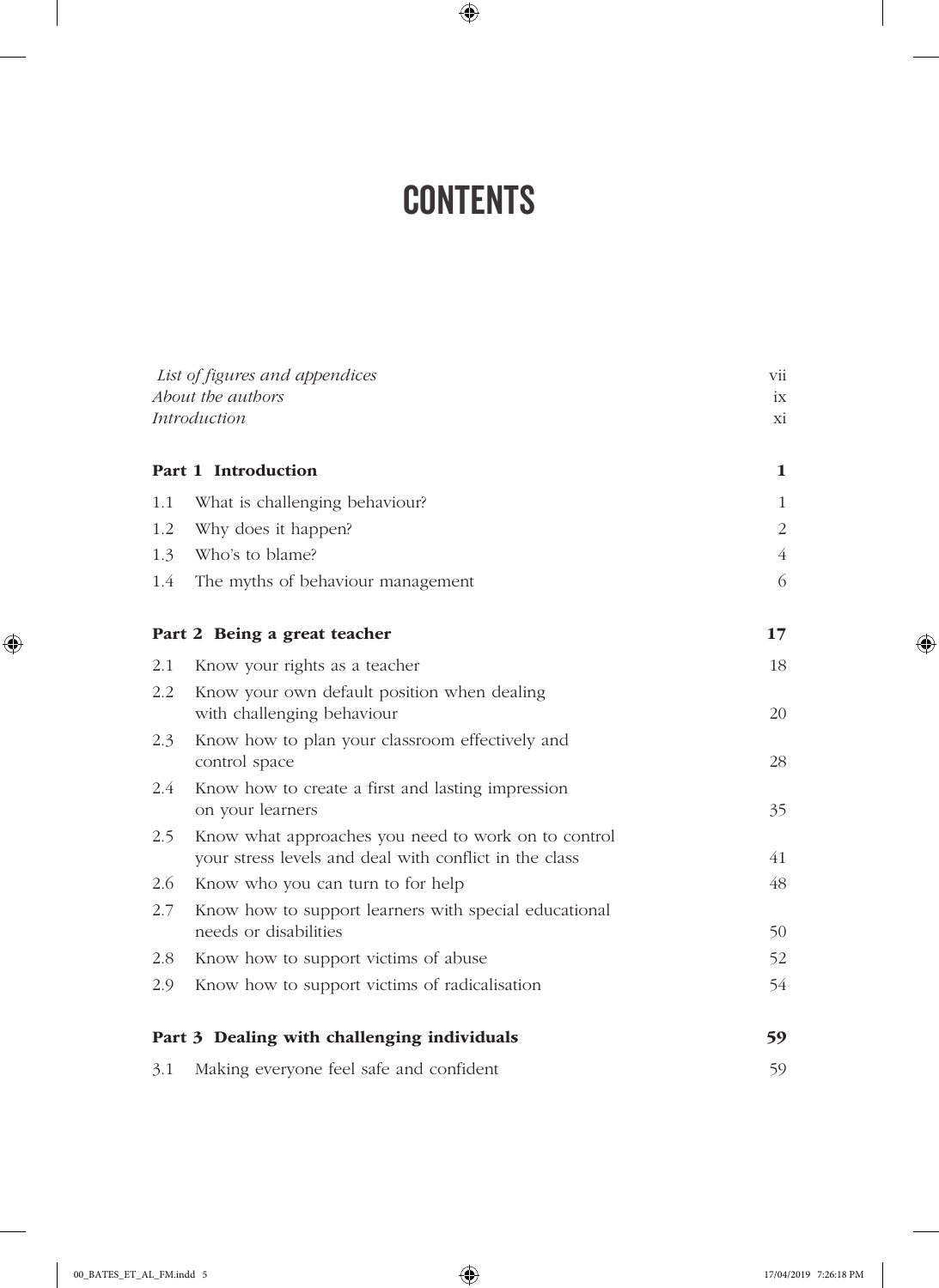$\overline{\phantom{a}}$ 

 $\bigoplus$ 

| 3.2                 | Dealing with low-level disruptors               | 68  |
|---------------------|-------------------------------------------------|-----|
| 3.3                 | Getting the best out of challenging individuals | 83  |
| Conclusion          |                                                 | 113 |
| Managing BEHAVIOURS |                                                 | 113 |
|                     | A true story to finish with                     | 114 |
|                     | Bibliography                                    | 115 |
|                     | Appendices                                      | 117 |
| <i>Index</i>        |                                                 | 137 |

 $\bigoplus$ 

 $\overline{\phantom{a}}$ 

 $\bigoplus$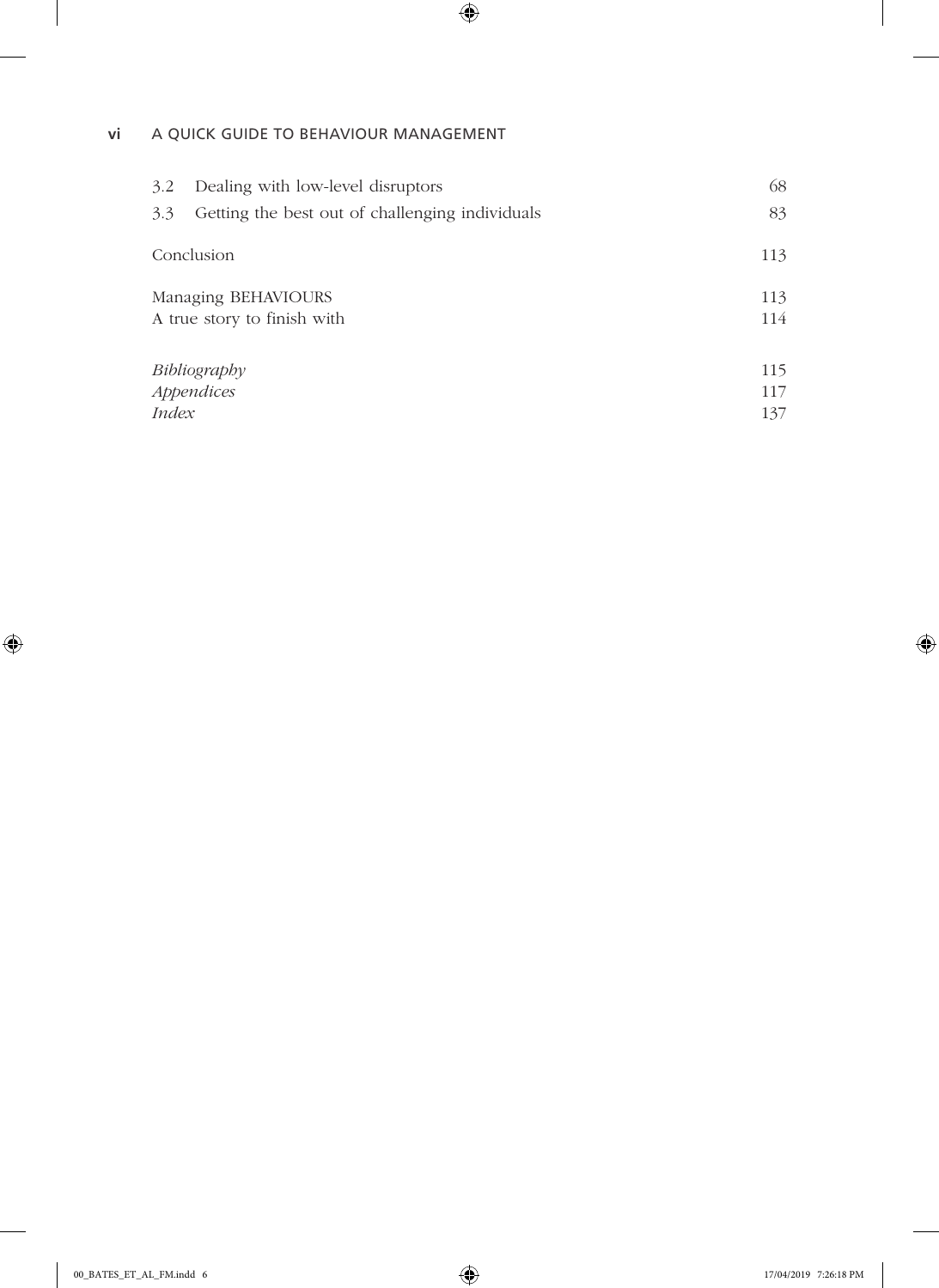

 $\bigoplus$ 

In this part of the book, we want to discuss what we mean by challenging behaviour, why it occurs and who's to blame. In doing this, we challenge some of the commonly held assumptions about behaviour and some of the myths that have grown up around this.

## 1.1 What is challenging behaviour?

It's important that we qualify here what we mean by challenging behaviour. As a teacher, this doesn't just mean dealing with violent or offensive behaviour; it's any behaviour that disrupts normal classroom routine and the concentration of other learners. For the purposes of this book, we have grouped and refer to the different types of challenging behaviour, as either:

- Intimidatory behaviour: behaviour that is aggressive, offensive or violent towards others. This includes physical and psychological intimidation or verbal abuse.
- **Inappropriate** behaviour: behaviour that is more annoying than intimidatory, but is of such a persistent and prolific nature that it disrupts classroom routine.
- Non-participative behaviour: behaviour that is extremely passive or nonengaging, including refusal to participate in activities or intermittent patterns of attendance.

01\_BATES\_ET\_AL\_PART\_01.indd 1 17/04/2019 7:29:09 PM

⊕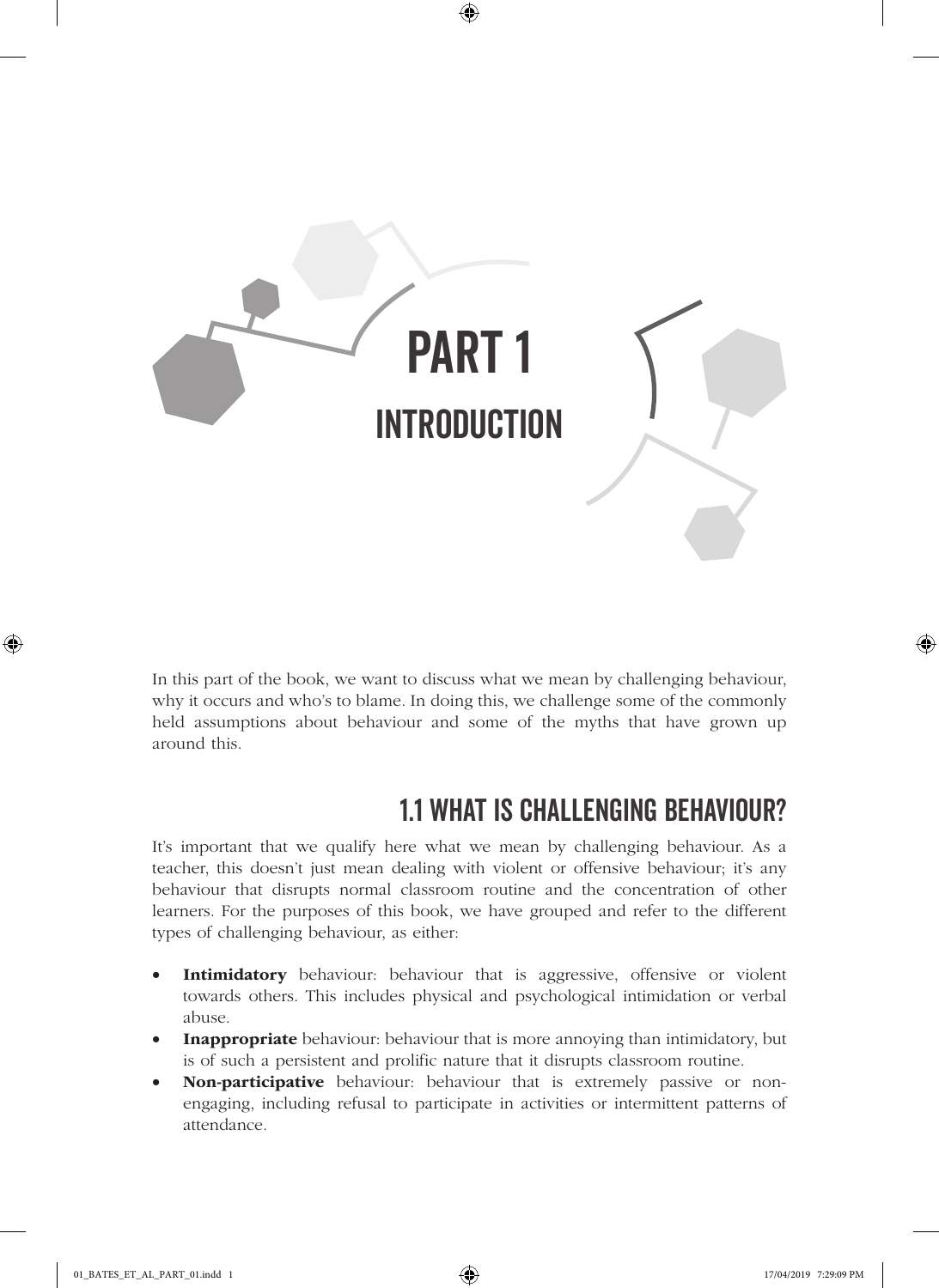**Demanding** behaviour: behaviour that is driven by the learner's self-interest and conscious or sub-conscious desires to want to dominate what takes place in the classroom.

⊕

These definitions are fairly broad and issues of special educational needs and disabilities may dictate what is considered to be challenging or acceptable behaviour in the classroom. In this respect, individual organisations need to define what they consider to be behaviour that is challenging but acceptable, and behaviour that is challenging but disruptive to staff and other learners. It's quite likely that even within the same institution there may be differences in individual teachers' perspectives on the subject. A useful exercise, in this respect, is to look at the scenarios covered in Part C and discuss with colleagues what their view of the learner's behaviour is and how they would have handled the situation.

## 1.2 WHY DOES IT HAPPEN?

Theories relating to understanding why people behave in the way they do date as far back as 500 BC and the Greek philosophers Plato and Aristotle. Plato argued that people had an intrinsic desire to do what they do, whereas Aristotle's view was that it is something that happens as a result of nurturing. The *nature vs nurture* debate is one of the oldest issues in human development that focuses on the relative contributions of genetic inheritance and environmental conditioning.

For many years, this was a philosophical debate with well-known thinkers such as René Descartes suggesting that certain behaviours are inherent in people, or that they simply occur naturally (the *nativist* viewpoint), arguing the toss with others such as John Locke who believed in the principle of *tabula rasa*, which suggests the mind begins as a blank slate and that our behaviours are determined by our experiences (the *empiricist* viewpoint). Towards the end of the 19th century, the debate was taken up by a new breed of theorists who developed the discipline of psychology.

For most of the early part of the 20th century, behavioural psychologists, such as Watson, Skinner and Pavlov, suggested that humans were simply advanced mammals that reacted to stimuli. *Behaviourism* remained the basis of human conditioning until it was challenged in the period between the two world wars by psychologists, such as Piaget and Vygotsky, who argued that the way we behave is a cognitive process in which individuals shape their own reaction to a situation rather than being told what to do. This gave rise to the movement known as *cognitivism*. After the Second World War, a third branch of theory, championed by people such as Maslow and Rogers, came into force with the belief that people were individuals whose behaviour should not be separate from life itself and who should be given the opportunity to determine for themselves the nature of their own actions. This became known as *humanism*.

The new millennium, and the growing interest in neuroscience, provided a fresh insight into how people react through their capacity to process external stimuli. Although theories around what role the brain plays in this process are still mostly

♠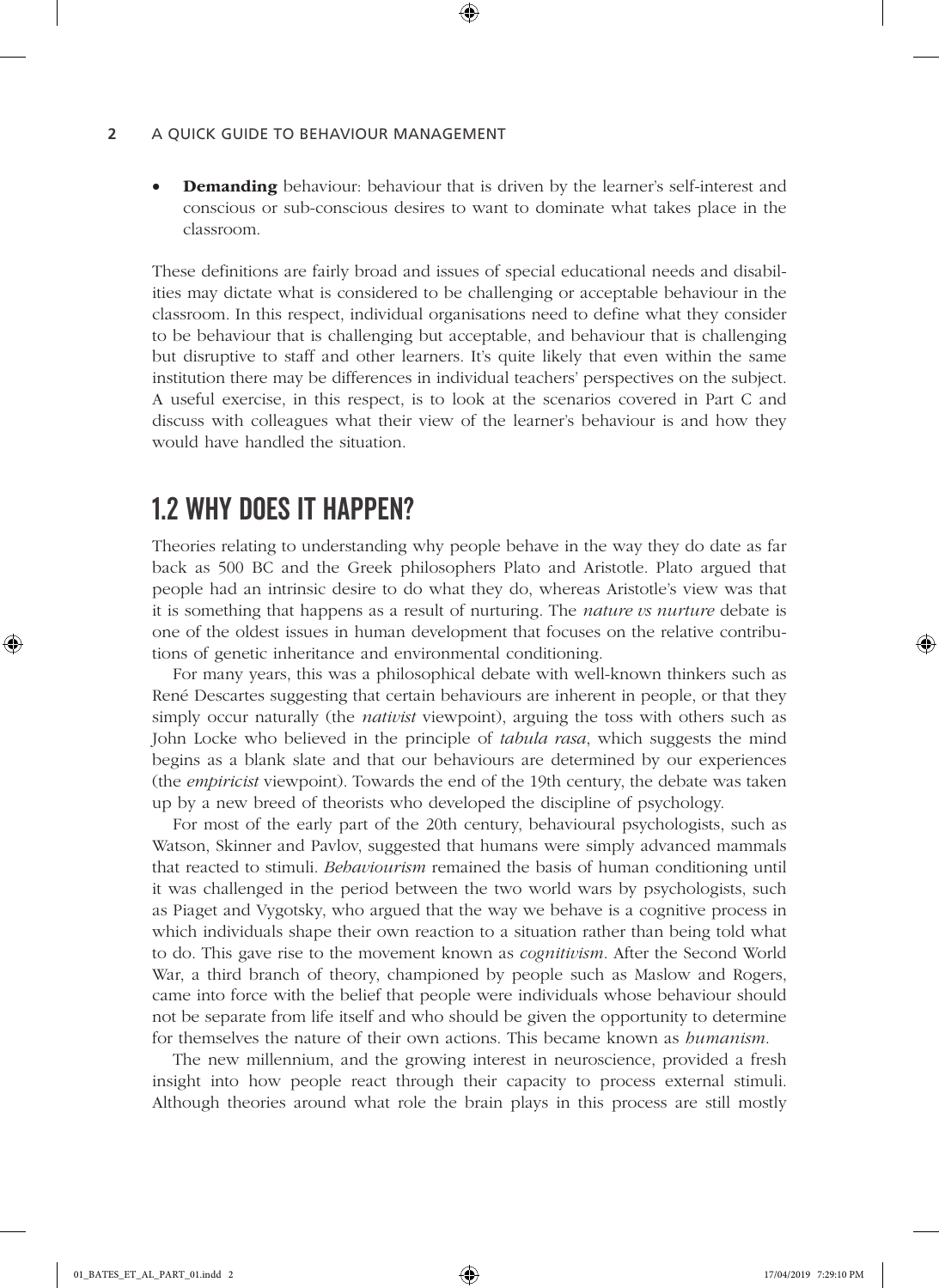speculative, there does appear to be common consent that the mind was set up to process external stimuli, to draw connections with other stimuli and, by making sense of what is happening, behave in what they consider to be an appropriate manner.

 $\textcircled{\scriptsize{*}}$ 

Few people these days would take such an extreme position in this debate as to argue for one side at the absolute exclusion of the other. There are just too many factors on both sides of the argument which would deter an all-or-nothing view. Figure 1.1 is a snapshot of the range of theories relating to this subject.



**Figure 1.1** The nature—nurture theoretical spectrum

Here are some guidelines to determine where you might have a tendency towards in this debate:

- If you are at the extreme end of the Nature scale, the likelihood is that you will believe that the genetic structure of an individual's brain is mostly responsible for their behaviour.
- As you start to move towards the centre of the scale, you begin to accept the viewpoint that the genetic structure of the brain is capable of being modified in response to reactions to experiences and the environment and that it is this that determines how people behave.
- Moving from the centre towards the end of the Nurture scale, you are likely to favour the ideas of the humanist theorists and the significance they attach to society's influence on an individual's behaviour.
- At the extreme end of the Nurture scale, the likelihood is that you will believe in the arguments of the behaviourists who suggest that all behaviour can be modified through conditioning.

There is no neat and simple way of resolving this debate. The more you read on the subject, the more confusing it gets. The best advice we can give is to go with what feels right for you. You could also try the exercise in Appendix 2 for some thoughts on this.

01\_BATES\_ET\_AL\_PART\_01.indd 3 17/04/2019 7:29:13 PM

⊕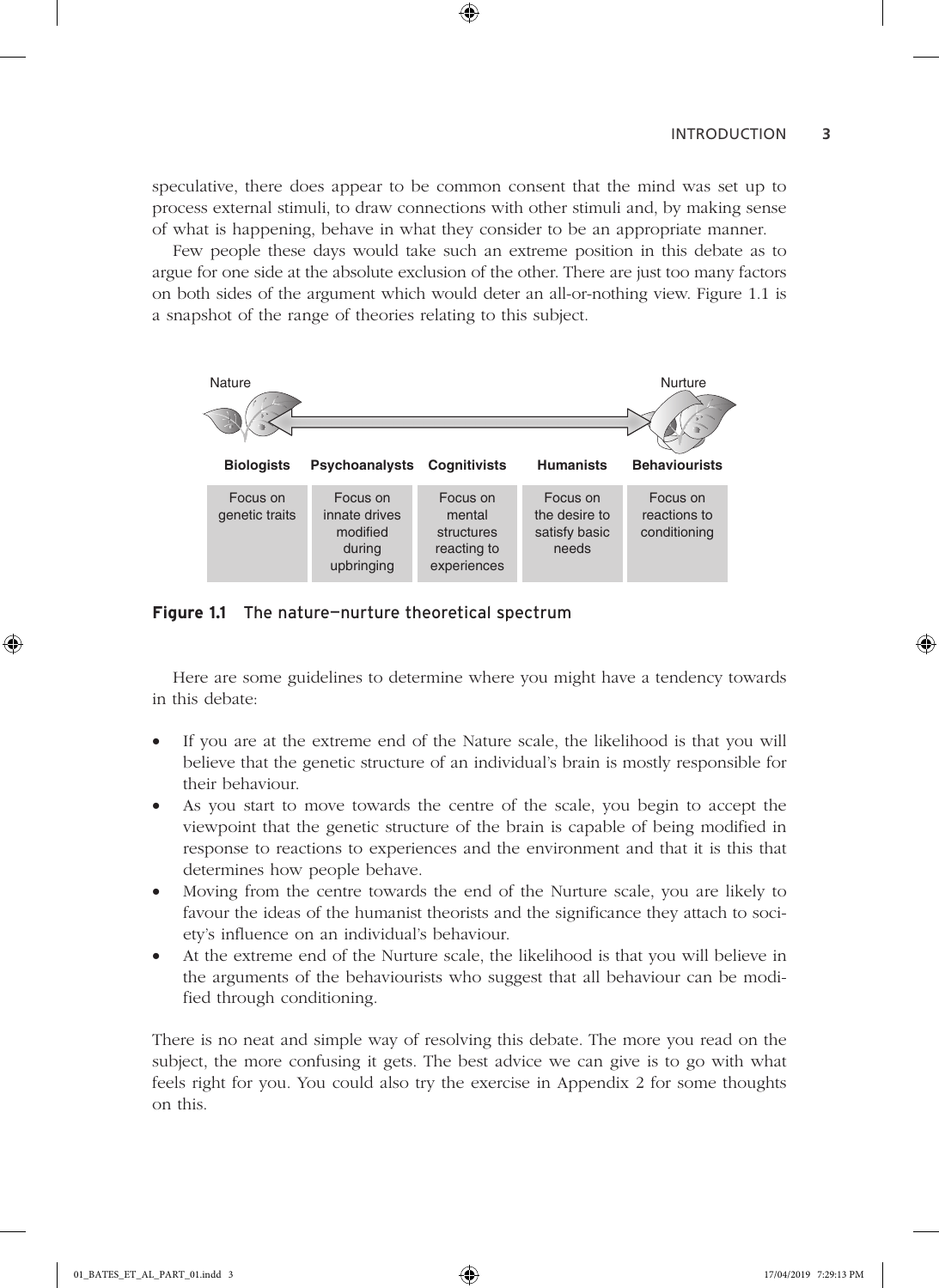# 1.3 Who's to blame?

We'd like to pause at this stage and ask you to reflect on where you consider the blame for disruptive behaviour lies. If you have an extreme *naturist* view, you will believe that learners have a disruptive behavioural gene. If however you are an extreme *nurturist*, then you will accept that learners' reactions to the behaviour of others, including their teachers, influences their disruptive behaviour. Now, there's an interesting suggestion: that learners' disruptive behaviour could be as much a result of your actions as it is of theirs.

 $\textcircled{\scriptsize\textsf{P}}$ 

During our behaviour management sessions with trainee teachers, we do an exercise involving two cans of fizzy pop and lots of cleaning towels. We ask for four volunteers. Two are stooges who we have briefed what to do prior to the session. The other two are unwitting victims. The victims are given cleaning towels and asked to sit in chairs opposite each other about two metres apart. The stooges are each given a can of fizzy pop and asked to stand behind their intended victims.

We then read out the scenario in example 1.1, pausing after each extract for the stooges to shake their cans as the frustration that each of the central characters feel starts to build up.

## **Example 1.1: The story of two lives on a wet Monday morning in February**

- A: Christine Adams is a 35-year-old teacher on the BTEC sports course at a local college. She was a B International Hockey player until she had to give up playing to look after her 7-year-old daughter, Amber, who has Down syndrome. She is a single parent. She gets up at 7:00am to make a cup of coffee and finds there is no milk (SHAKE).
- B: Joey Campbell is a 16-year-old student in Christine's class. He was a former soccer trainee with the Derby Football School of Excellence and a promising prospect until a ligament injury ended his career. He lives with his mum and two younger sisters. His mother works as a cleaner at a local school. He has to get his sisters to school in the morning, He has to be awake at 7:00am. Desperate for a cigarette, he finds an empty packet (SHAKE).
- A: Christine's childminder calls to say she has a rash and can't look after Amber today (SHAKE).
- B: Joey's younger sister can't find her shoes and starts crying (SHAKE).
- A: Christine dashes round to her mother-in-law's house to see if she can look after Amber. Reluctantly, the mother-in-law agrees but has a go at Christine for being a bad mother (SHAKE).

⊕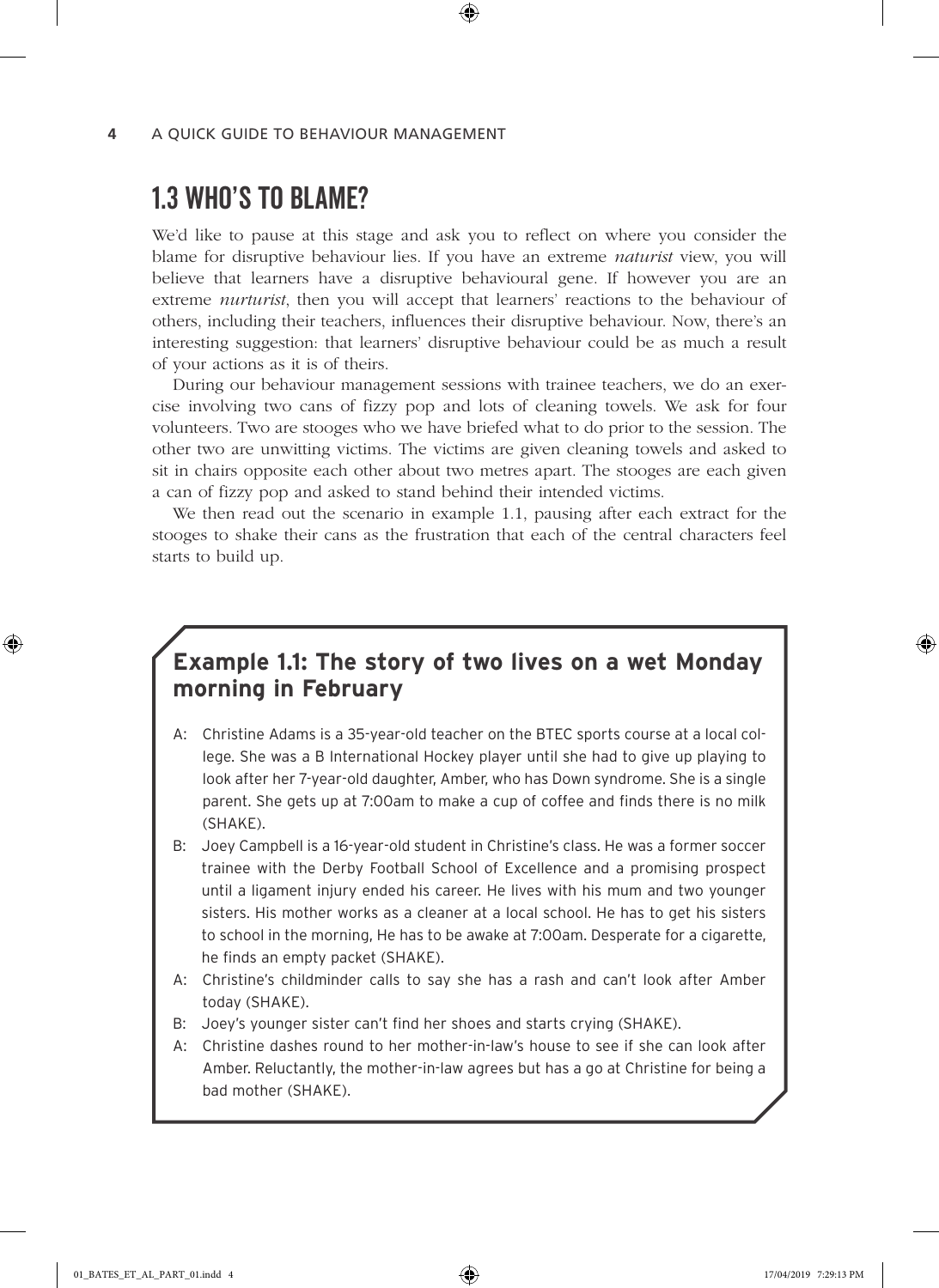B: As they get near to the school, Joey's older sister tells him she has forgotten her gym kit. Joey has to run back to get it (SHAKE).

 $\textcircled{\scriptsize{*}}$ 

- A: Christine gets into class five minutes before the start of the lesson (SHAKE).
- B: Joey gets into class ten minutes after the start of the lesson (SHAKE).
- A: Christine asks Joey why he was late (SHAKE).
- B: Joey starts to explain (SHAKE).
- A: Christine says 'excuses, excuses' (SHAKE).
- B: Joey tries again to explain (SHAKE).
- A: Christine cuts him off (SHAKE vigorously).
- B: Joey storms out of the class (SHAKE vigorously).

At this point, we ask both of the *stooges* to 'point the can of fizzy pop at their victims and on the count of three to open the can'. We've had people close their eyes at this stage, someone once screamed and someone even jumped out of the chair. Obviously, the *stooges* are briefed not to open the can. We're sure that one day one of us will forget to brief them properly and be faced with a hefty cleaning bill.

The point of this exercise is to show that friction between teacher and learner in the classroom can arise as a result of the emotional state of either party. We ask the group to stay with the fizzy pop analogy and say how they can prevent their victims getting covered with pop. We usually get the following responses: Don't shake the can so vigorously, leave the pop to settle down, get rid of the can or open it very slowly.

We then get them to come back to the scenario and discuss how Christine could have handled the situation better. We usually get that she could have:

- relaxed and listened to what Joey had to say
- explained that she'd had a bad start to the day and that they wipe the slate clean and start again
- postponed dealing with Joey till the end of the lesson when things may have cooled down
- stayed in bed.

♠

If there is one common thread running throughout the dealings with all of the challenging characters included in Part C, it's about understanding what the cause of their behaviour is and reacting appropriately to this. Showing that you are angry with someone isn't always a good course of action but not necessarily always the wrong approach. Aristotle wrote that 'anybody can become angry – that is easy, but to be angry with the right person, to the right degree, at the right time, for the right purpose and in the right way is not within everybody's power and is not easy'. Get any one of these wrong and you could cause long-term damage to your relationship with the individual or, worse, be facing disciplinary action for harassment.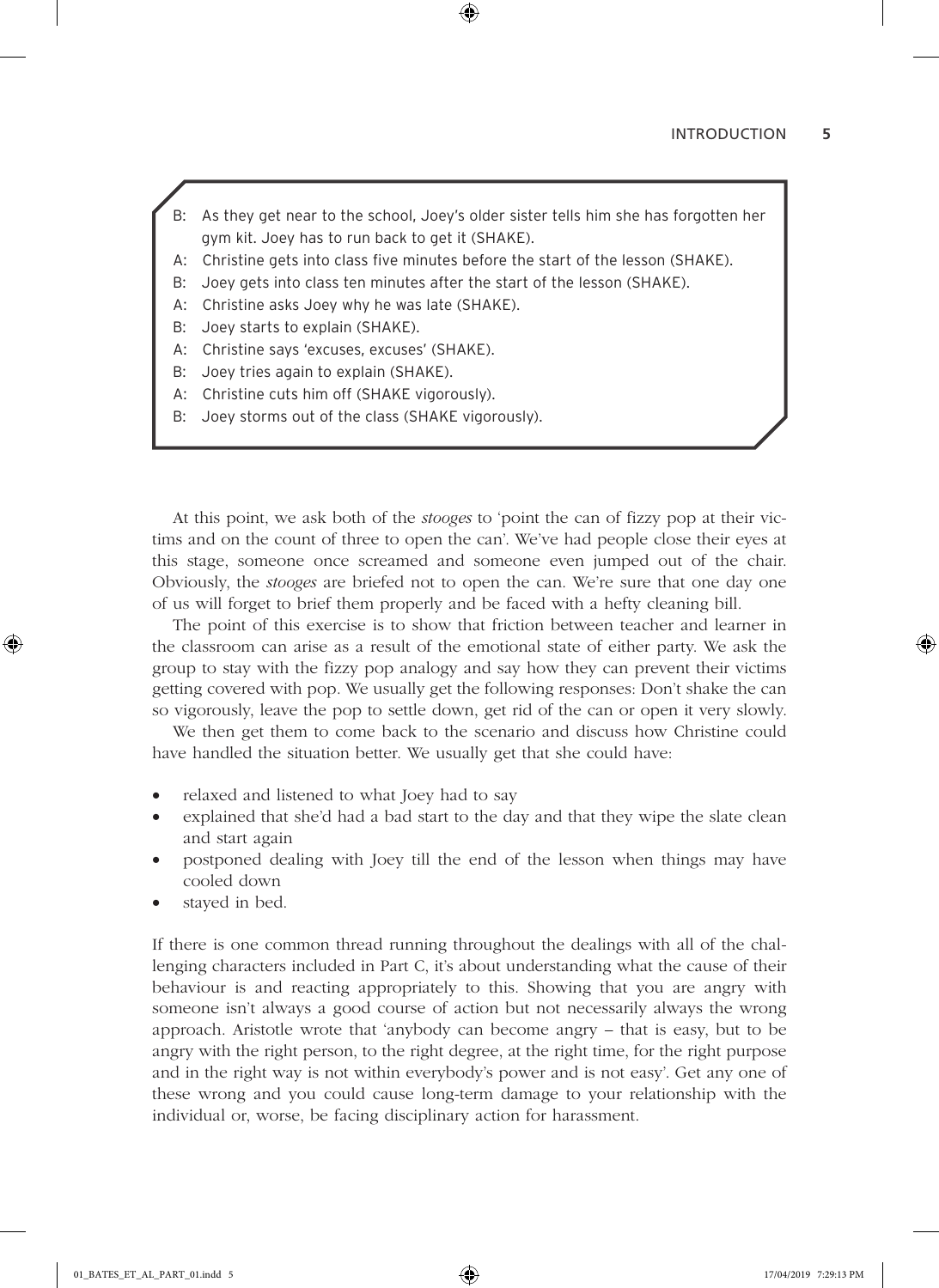# 1.4 The myths of behaviour management

Never displaying anger towards a challenging individual is one of the myths that have grown up around the teaching profession. Aristotle says that it is okay to be angry with the right person at the right time for the right reason. Here are some other myths that we'd like to debunk:

⊕

#### Myth #1: Teaching is a virtue of character not intellect

No, you haven't misread this. We are challenging Aristotle's view of teaching and claiming that only intelligent teachers can be in control of the challenging children in their class. We need to qualify what we mean here.

Intellect has for many years been measured using Intelligence Quotient (IQ) tests. In more recent years, these tests have been criticised for failing to take account of the complex nature of the human intellect and the inference that there are links between intellectual ability and characteristics such as race, gender and social class.

In this section, we want to look at the theories of two writers who offered different perspectives on the subject of intelligence: Howard Gardner, who introduced the concept of *multiple intelligences* (1993) and Daniel Goleman, who introduced the concept of *emotional intelligence* (1996).

Howard Gardner (1993) proposed that human beings have several types of intelligence that form the potential to process information in a range of different contexts and cultures. His nine intelligences are:

- **Linguistic**: the capacity to understand and use spoken and written language.
- **Logical–Mathematical**: the capacity to analyse problems logically.
- **Bodily–Kinaesthetic**: the capacity to use and interpret expressive movement.
- **Visual–Spatial**: the capacity to recognise patterns and dimensions.
- **Musical**: the capacity to compose, perform and appreciate musical patterns.
- **Interpersonal**: the capacity to understand the intentions and desires of others.
- **Intrapersonal**: the capacity to understand one's own feelings, fears and needs.
- Naturalistic: the capacity to recognise and categorise objects in nature.
- **Spiritualistic**: the capacity to tackle deep questions about the meaning of life.

Gardner made two fundamental claims about his ideas: first, that they accounted for the full range of human cognition; and, second, that each individual has a unique blend of the various intelligences that has made them who they are. Identifying individual differences amongst a group of individuals in your class will help you to be better at understanding the learning process and more prepared to work with all learners. Failure to do this can lead to frustration on the part of the learner which in turn can result in them disrupting the class.

Daniel Goleman (1996) suggested that intelligence is not just about developing a high IQ or being technically skilled, but that people also need to develop their emotional

01\_BATES\_ET\_AL\_PART\_01.indd 6 17/04/2019 7:29:13 PM

♠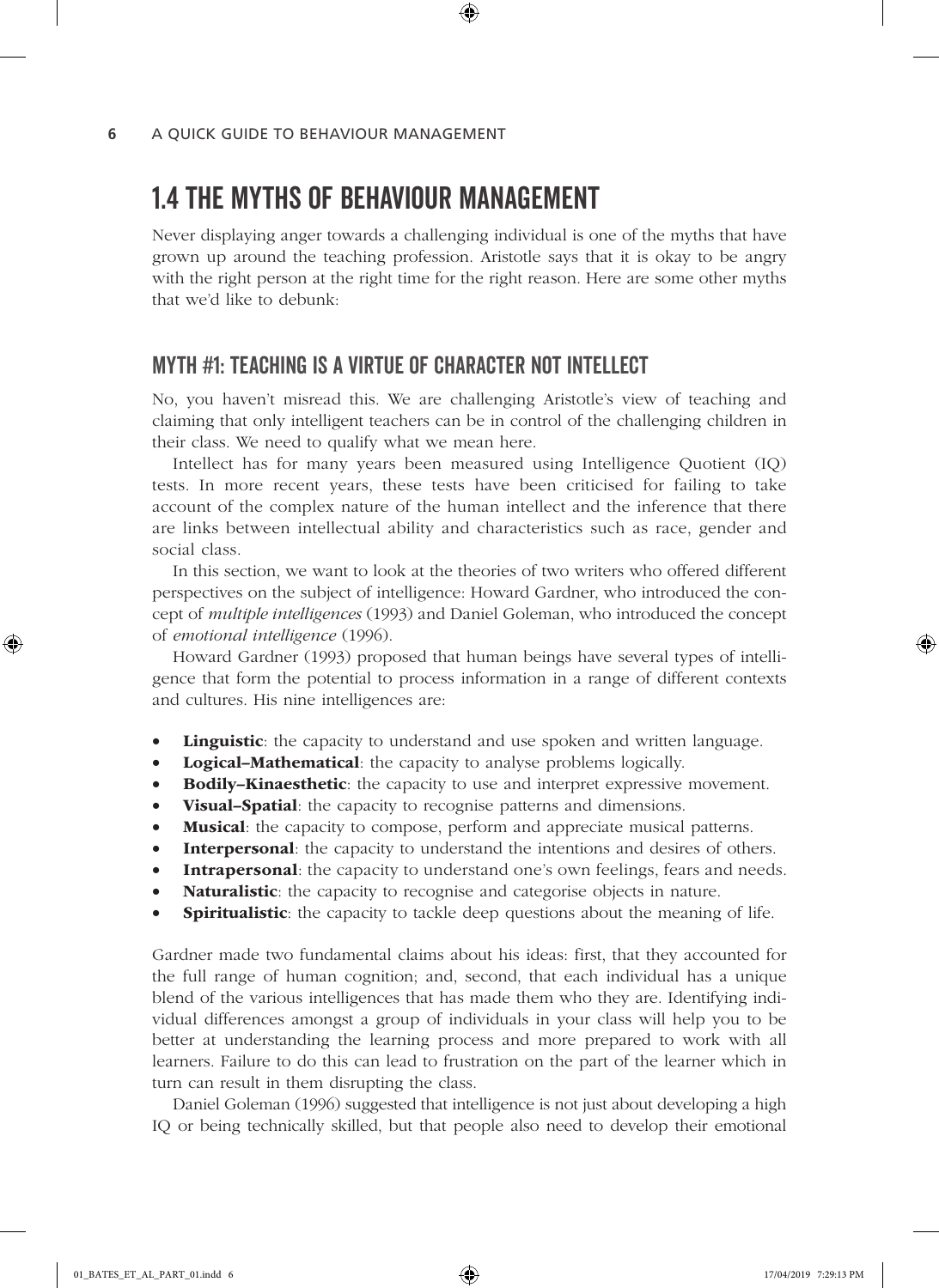intelligence. He argued that there are five key elements of emotional intelligence, which we have interpreted for teachers. These are summarised as:

 $\textcircled{\scriptsize{*}}$ 

- **Self-awareness**: teachers must be aware of the relationship between their thoughts, feelings and actions. They must be able to recognise what thoughts about a situation sparked off which emotions and the impact these emotions can have on themselves and those around them.
- **Managing emotions**: teachers must analyse what is behind these emotions and be able to deal with them in a positive manner.
- **Empathy:** teachers must be able to deal with the emotions of those in their class in a positive manner. This requires them to be able to understand more about the nature of any concerns being expressed about their teaching.
- **Social skills**: teachers need to develop quality relationships. This will have a positive effect on all involved. Knowing how and when to take the lead and when to follow is an essential social skill.
- **Motivation**: teachers can't always rely on external rewards to motivate others. They must support their learners to develop their own source of intrinsic motivators by encouraging them to appreciate what they can do and not to focus on the things they can't do.

Goleman argued that having a high level of self-awareness and an understanding of others makes you a better person as well as a better teacher.

You may have read somewhere that we're born with a huge amount of brain cells but lose thousands every day till we die. That's the bad news. The good news is that neuroscientists claim that, rather than losing cells, the brain continuously reshapes itself in line with the experiences we have. Goleman claims that by persisting with positive thoughts and actions your newly reformed brain will ensure you will have a positive outlook in how you work as a teacher and will result in you naturally doing the right thing for your learners, in the right way. Of course, this is Goleman's theory, but doesn't it sound good and worth trying out? If you agree then here are some tips to help you:

- Develop your self-awareness by keeping a record of any disruptive incidents that take place in the classroom. A simple note of what happened, why it happened, what you did and what impact it had on you and those around you will suffice.
- Try to look at the situation from the learners' perspectives. Although you may disagree with their behaviour, recognising what's causing it will make you more capable of dealing with the situation.
- Listen carefully to what learners have to say and never be afraid to re-examine your own values in light of this.
- Always try to find a win–win solution to any situation arising with you and your learners.

Although they have a popular following, critics of both Goleman and Gardner claim that they can only speculate that their theories on intelligence are any more valid than the reliance on IQ testing.

01\_BATES\_ET\_AL\_PART\_01.indd 7 17/04/2019 7:29:13 PM

♠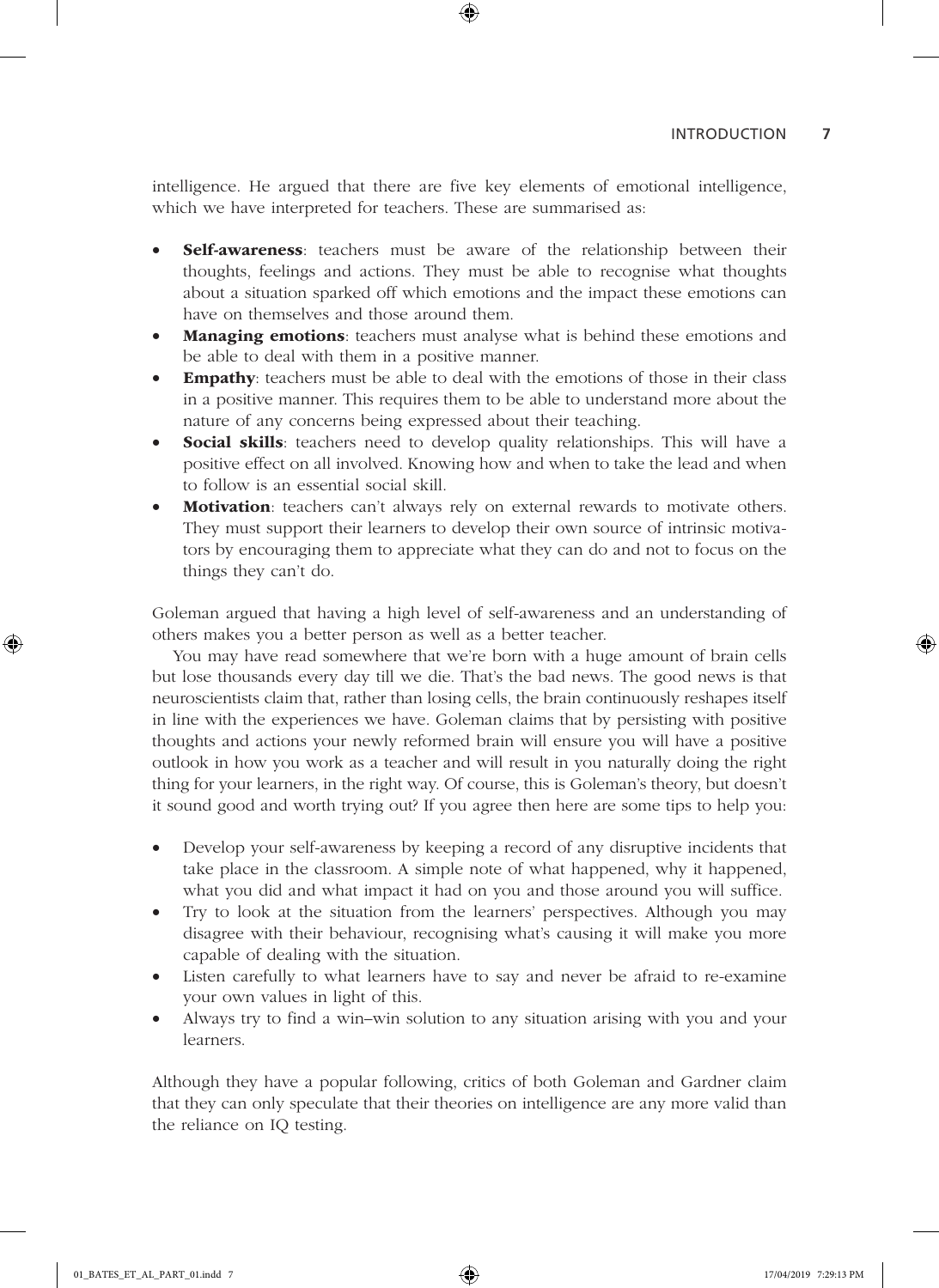

♠

**Hot Tip**: Acting aggressively or passively may get you results in the short term but always trying for a win–win resolution when dealing with challenging behaviour will work better in the long term.

 $\textcircled{\scriptsize{*}}$ 

## Myth #2: 'Power tends to corrupt … and absolute power corrupts absolutely'

This is a quote attributed to John Dalberg-Acton, a historian, politician and writer in the mid-19th century. Dalberg-Acton went on to say that 'great men are almost always bad men'. Of course, history is riddled with people who have abused the power or authority that they have been given or taken. Before we accept or reject this myth, we need to understand what we mean by power. There are numerous models of power. One of the most compelling was outlined by the sociologist Max Weber.

Weber (2002) identified three sources of authority or power. In respect of teaching, these are:

- Traditional: where the legitimacy of the teacher's authority comes from tradition or custom. It is accepted by learners, or at least not challenged by them.
- Legal: where a teacher exerts power by virtue of the office that they hold. It is the authority that demands obedience to the office rather than the office holder.
- **Charismatic:** where authority grows out of the personal charm or the personality of the teacher. Weber distinguished it from the other forms of authority by claiming that learners do not accept the authority of the teacher by virtue of tradition or statute, but because they trust and believe in them.

Typically, a significant amount of legal power will come with the teacher's role. Most teachers will have little or no traditional power and some will probably have a degree of charismatic power. Teachers need to test the limits of each of these and, in the face of adverse teaching conditions, work to accumulate as many sources of power as possible.

It's not the nature of power that corrupts therefore, even if this power is absolute, but the people who wield it. Both Hitler and Martin Luther King had a powerful hold over their followers; one used it for violent purposes, the other to promote peaceful demonstrations. It is worth remembering, however, that both were chosen as the *Times Magazine* Men of the Year (Hitler in 1938 and Luther King in 1963).

Examples 1.2 and 1.3 are both cases of college leaders who exercised the power they held in different ways.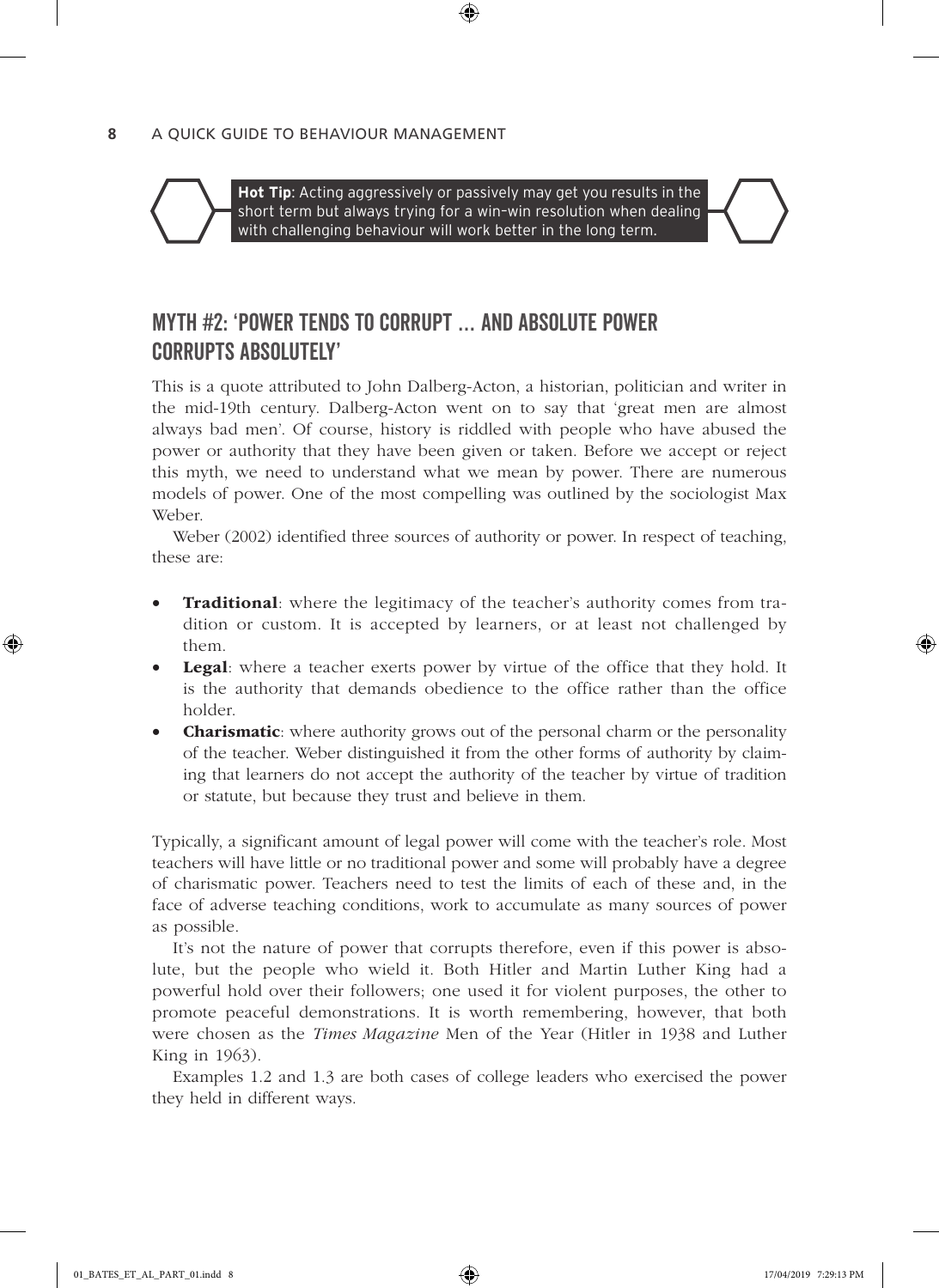## **Example 1.2: Beware of new brooms**

Mary was a surprise choice to be the principal of a new community-based college formed out of the merger of two adult education centres that delivered vocational training throughout a network of community centres in the borough. She had ousted the incumbent principals of the two centres, who became her vice-principals. Many were impressed by Mary's talk of her vision for the new college and the values of openness and trust that she wanted to underpin the vision. She won everyone over with her charisma. In the space of three years, she took the college from an adequate institution to an outstanding one. But there was a price to pay for this. In a document that she marked 'confidential – for management only', she wrote about her desire to take education provision away from community centres and into libraries. This would mean significant job losses and inconvenience for community-based learners who would have to travel further to attend classes. Staff morale was at an all-time low with five cases of harassment being waged against her. Sickness due to stress was quadrupled.

 $\bigoplus$ 

Mary left after three years as principal, during which time no member of the original, nine-strong senior management team was still in post, seven out of the original ten community centres that delivered training had closed down and funding for community-based vocational training was reduced to less than a quarter of its previous level.

## **Example 1.3: If it ain't broke, why fix it?**

Tom was the principal of a large FE college. He had worked his way up from an engineering instructor through to the principal's post. He was generally looked on as a bit of a pragmatist whose philosophy was, 'if it works, it's good'. He had a knack of finding resources to fund even the most outrageous ideas if he thought it would benefit his staff or learners. This never endeared him to inspectors, with the college never scoring highly for Leadership and Management and overall grades never better than good. He was however widely respected by staff and most people who came into contact with him. On one occasion, concerned that staff had nowhere to have a break from students, Tom gave up his office to them as a staff room.

*(Continued)*

⊕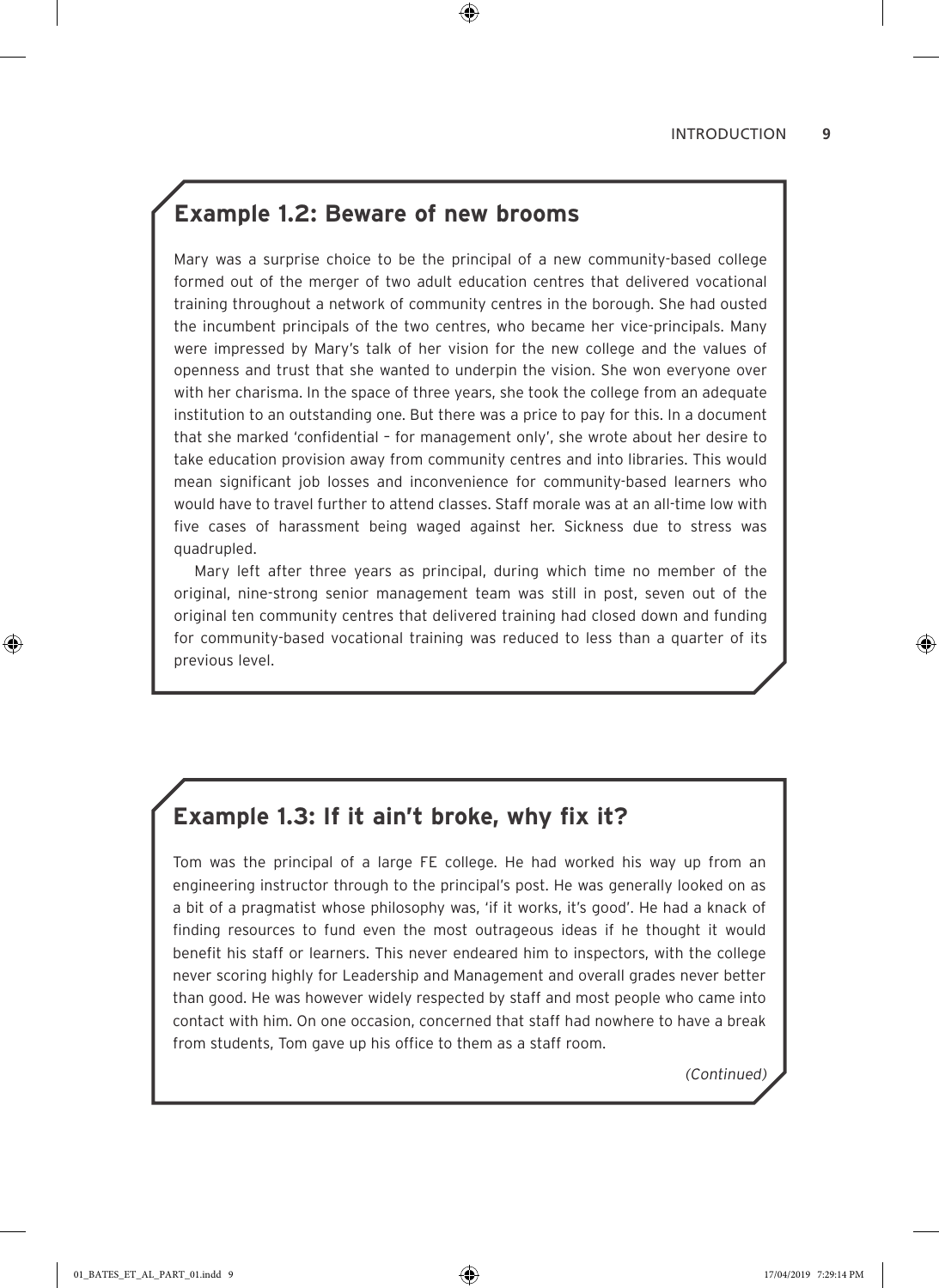#### (Continued)

When he was asked where he would sit, he replied, 'In the classrooms or the canteen, anywhere where I can get the low-down on how we are doing and I don't get pestered every minute with phone calls and emails. If they want me, they'll find me'. There was never a title to describe his leadership style and we doubt whether he would have thanked anyone who gave him one.

⊕

Tom retired after 20 years in the same college. The college ratings flitted between adequate and good (never inadequate or outstanding) and the college merged with another to form one of the country's largest further education colleges.

It's difficult to weigh up here whether power was being used for the good of all or in the interests of the individual wielding it. Mary's intention was always to leave after three years, having taken the college to an outstanding grade. She achieved this, but at a price. On visiting the college regularly, it's distressing to hear what people there are saying about morale and their concerns for the future of the college. Tom's college no longer exists as a separate entity but, even after 15 years, he is still talked about with respect and affection.



♠

**Hot Tip**: Know what sources of power you have access to as a teacher. Decide whether you are using them in a positive or negative manner. Identify who in your organisation exercises power and what can you learn from them.

### Myth #3: The end doesn't justify the means

The end justifying the means is a saying attributed to Niccolò Machiavelli. Machiavelli was a 16th-century Italian writer, who, out of work and looking for a job, wrote a job application to the Magnificent Lorenzo de Medici. In the history of the world, it was one of the longest job applications and was later published as *The Prince* (2004).

*The Prince* has been described by many as an amoral guide to behaviour and the term Machiavellian as being something that is characterised by deception and ruthlessness. Never one to avoid controversy, we are going to tease out a few extracts from *The Prince* that we hope will show Machiavelli in a different light. Although Machiavelli wrote the extracts with leaders in mind, we have interpreted them from a teaching perspective (please excuse the political incorrectness in the extracts – they were written in the 16th century):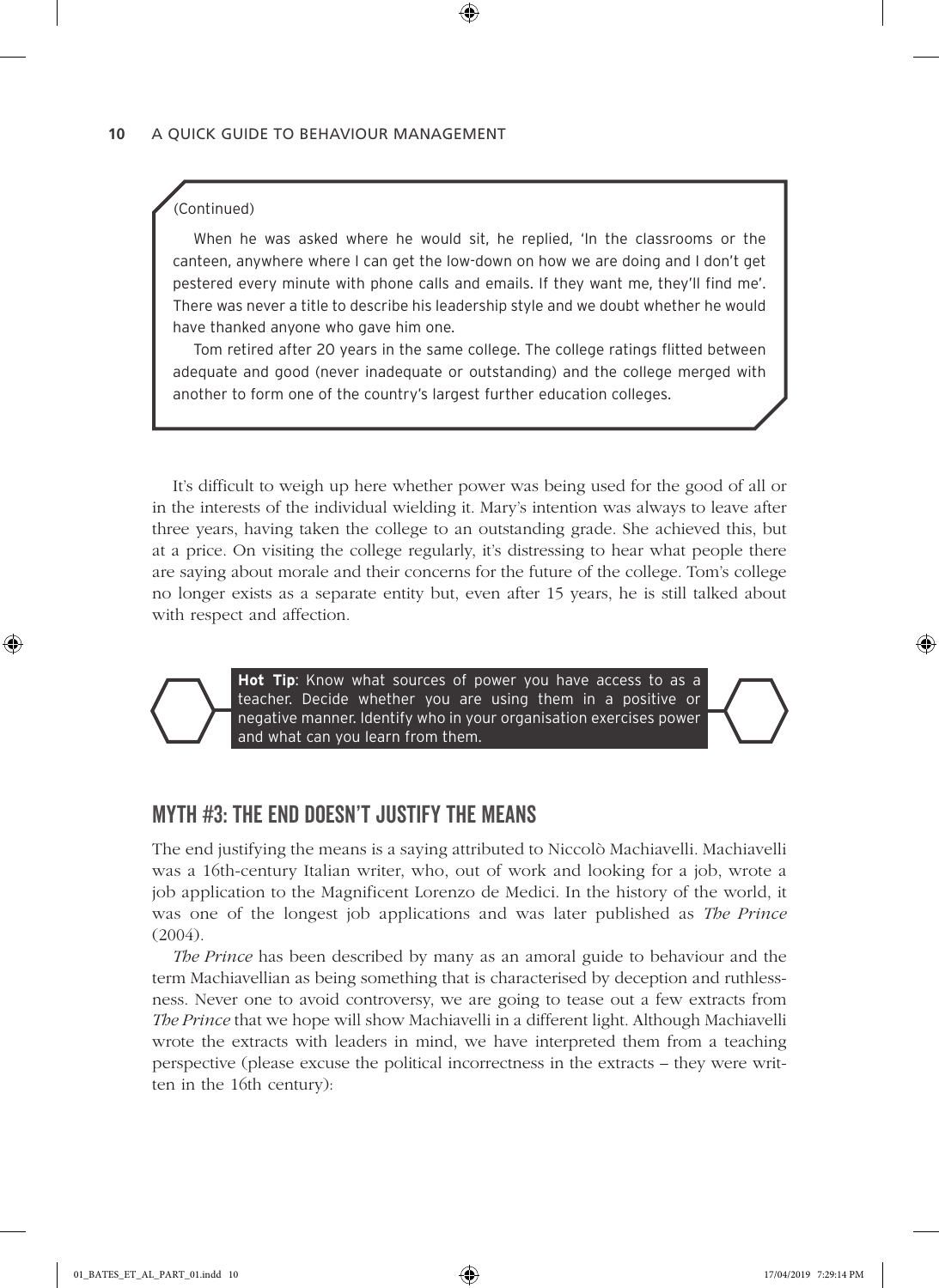• 'There is no other way to guard yourself against flattery than by making men understand that telling you the truth will not offend you.' Don't encourage the sycophants in your class. Surround yourself with learners who are not self-serving and who will voice their opinions honestly and challenge you.

⊕

- 'Acknowledge the possibilities for failure: a skilful leader does better to act boldly than to try to guard against every possible eventuality.' Encourage your learners never to be afraid of failure. Most learners will react badly when they fail at something, which often results in disruptive behaviour. Tell them that 'only those who do nothing never fail'.
- 'Without an opportunity, their abilities would have been wasted, and without their abilities, the opportunity would have arisen in vain.' Make sure the learners in your class are allowed every opportunity to develop themselves both in terms of their attitudes to others as well as academically.
- 'All courses of action are risky, so prudence is not in avoiding danger but calculating risk and acting decisively.' Encourage the learners in your class never to be afraid to take calculated risks. Tell them that the future is not set but they can help shape it by their willingness to take risks and act with conviction.
- 'It must be considered that there is nothing more difficult to carry out, nor more doubtful of success, nor more dangerous to handle, than to initiate a new order of things.' Never abuse the power that you have in your role as teacher but accept that there will be occasions when you need to act in a ruthless manner in the interest of your school or your class.
- 'Minds are of three kinds: one is capable of thinking for itself; another is able to understand the thinking of others; and a third can neither think for itself nor understand the thinking of others. The first is of the highest excellence, the second is excellent, and the third is worthless.' Many educational organisations are bogged down with performance figures and have little time for a feeling of belonging, status or worth. Their contract with you is based on a performance-related transaction and if they need to let you go, they will. Recognise this and you will never be disappointed or surprised by how you are treated when you are reprimanded for placing more emphasis on the personal development of your learners than on their performance on tests.

You are not the only Machiavellian in the world. They are evident in education policy makers, the head teachers in your organisation, the staff, the parents and even the learners in your class. If need be, protect yourself against others who believe that the ends justify the means. They are unlikely to shy away from causing you problems if it suits their purpose. Remember, it's better to be useful to another Machiavellian than to be their friend.

> Hot Tip: We are not advocating that you should always be deceitful or ruthless as a teacher, but you should be able to play the game in the best interests of your organisation and its learners.

♠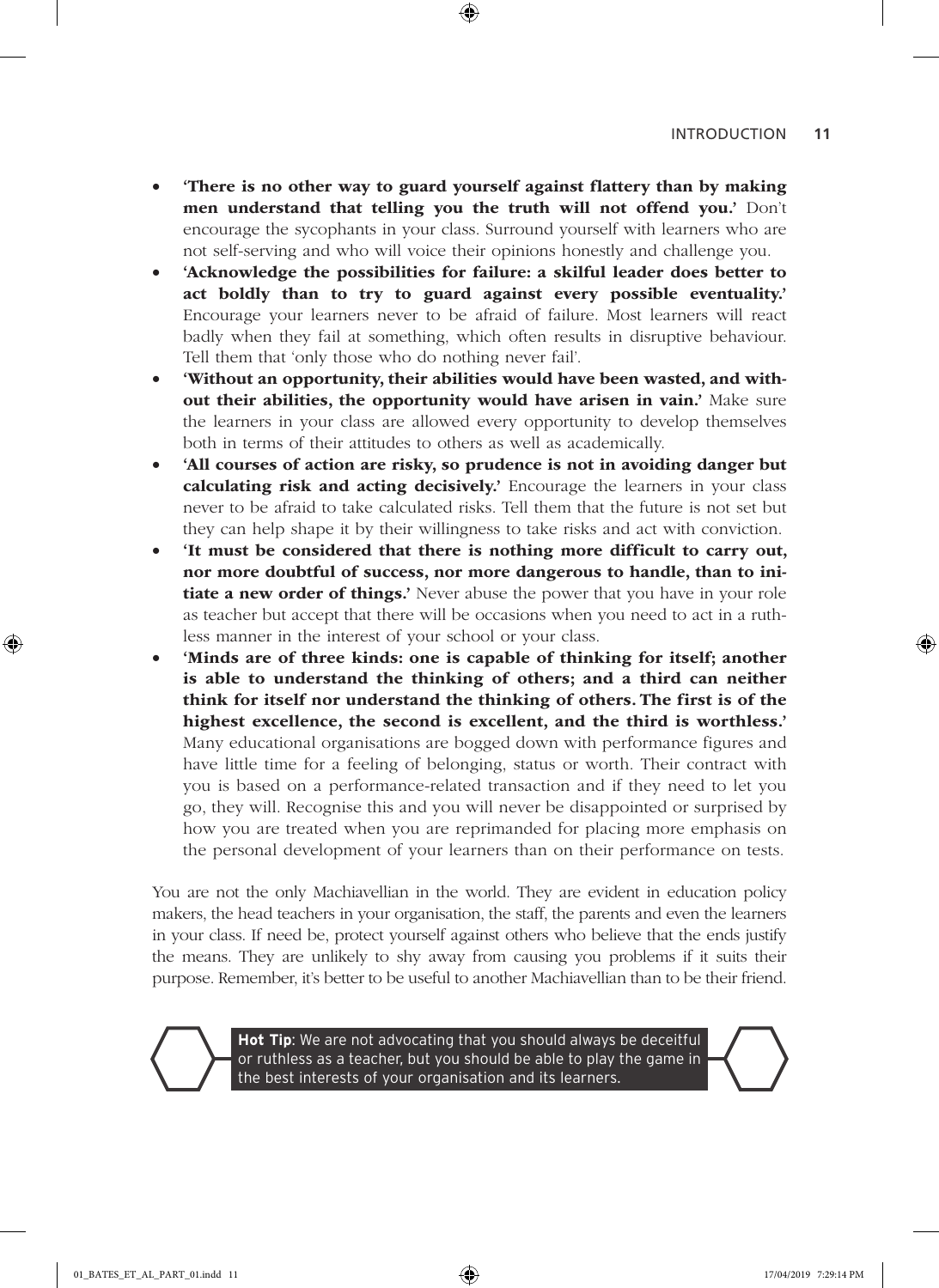## Myth #4: Teachers need to set an exemplar model for good behaviour

 $\textcircled{\scriptsize{*}}$ 

Whilst there is little doubt that teachers should be a good role model, it's important to recognise that, like everyone else, teachers aren't infallible. If they were, they wouldn't be human. See what you think about example 1.4.

# **Example 1.4: A testing dilemma**

Malcolm was a graphic designer on a post-graduate teacher training course. Bob was his tutor and had been made aware that just prior to starting the course, Malcolm's sister had died. Malcolm was always first in the class and eager to discuss things that Bob had covered in the previous session. He was also last out, often accompanying Bob to his car and discussing things that were covered in that session. His enthusiasm was infectious but his written work was a disaster.

The day before Malcolm's mid-term tutorial, Bob received an email from the head of department telling him that Malcolm's brother had been stabbed and killed in a gang fight. Imagine his surprise when Malcolm turned up for his tutorial. He told Bob that training to be a teacher was more than just a career move for him; it was his way to stay out of the gang culture.

Bob observed Malcolm teach on three occasions over the next term. Bob felt that he wasn't a bad teacher, relying more on enthusiasm than a precise appreciation of the subject. The problem was that his written work was dreadful and without Bob rewriting large chunks of his assignments, Malcolm was going to fail the course.

If you are working with someone like Malcolm, what would you do? Here's the dilemma that his tutor faced: If he chose to rewrite his assignments, was he being a good role model and setting a good example for him as a teacher? Ethically, he had a responsibility to the other trainees that he was teaching and to the standards of the profession. If he chose to rewrite his assignments, was he allowing the emotions of the situation to influence his actions? What impact was this likely to have on the way that Malcolm works with his learners? These are questions that he has been asking himself for the past 15 years. He doubts whether Malcolm will forget him, but maybe not for the right reasons. Being a good role model is a massive responsibility!

Albert Bandura (1977) based his theory of role modelling on controlled experiments conducted with two groups of children. One group of children witnessed scenes of adults physically and verbally attacking an inflatable doll. The other group witnessed scenes of adults caressing and talking affectionately to the doll. When the children were left alone with the doll, they automatically imitated the behaviour of the adults that they had observed.

♠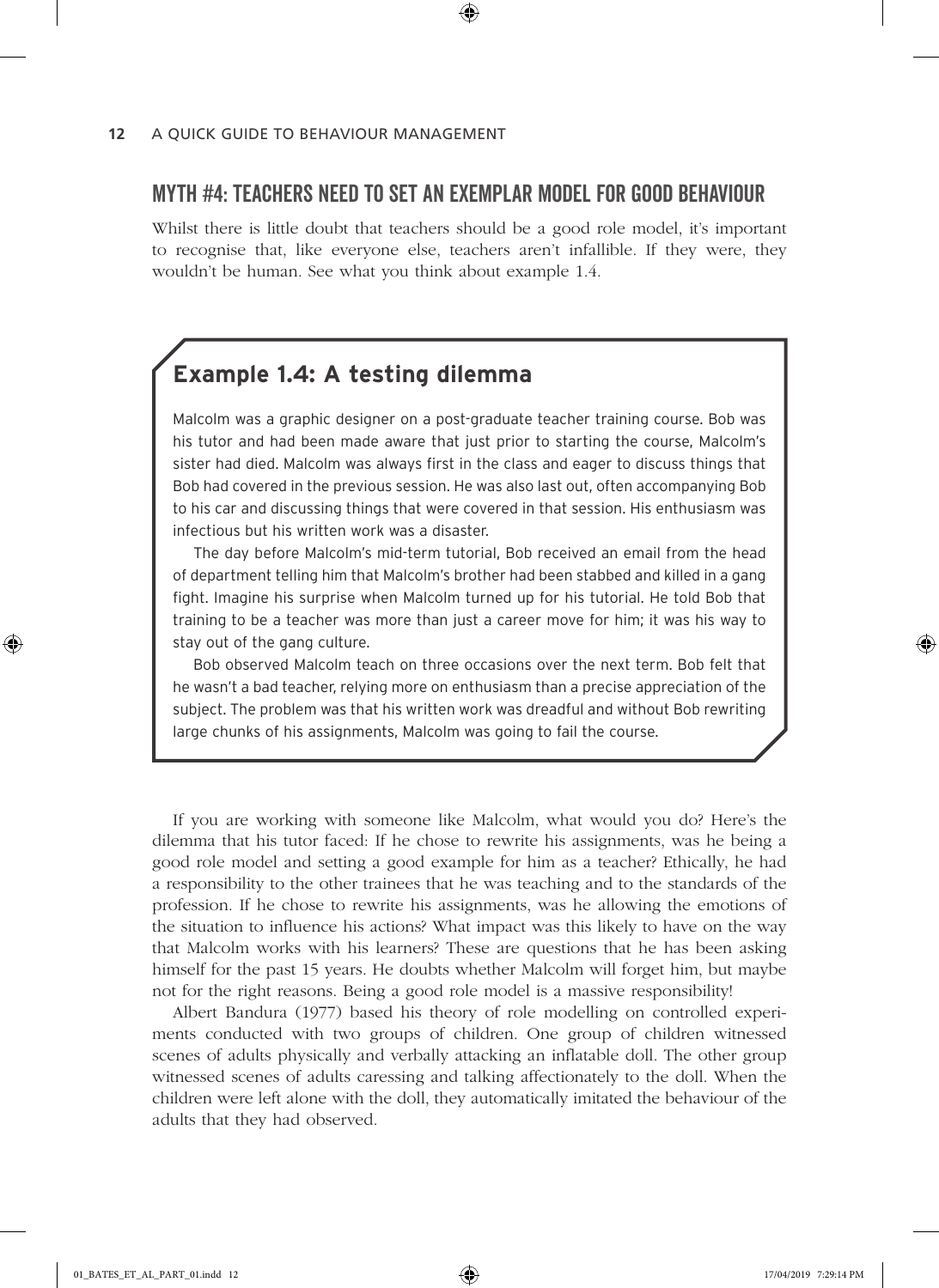Bandura suggests that the observational process is underpinned by the notion that behaviour modification is achieved by: observing the actions of others, mentally rehearsing whether these actions are appropriate and then initiating behaviour that was considered appropriate. In order for someone to successfully imitate the behaviour of a role model, Bandura suggested that the individual must:

 $\textcircled{\scriptsize{*}}$ 

- be encouraged to pay attention to the behaviour
- remember what was seen or heard
- have the capacity to reproduce the behaviour
- have the motivation to want to reproduce it.

He argued that people would be more receptive to modelling good behaviour if they believed that they were capable of executing the behaviour. He used the term *selfefficacy* to describe this.

> **Hot Tip**: Don't take your responsibilities as a role model lightly but recognise that you are not infallible.

## Myth #5: It was easier to control learners in the 1950s and 1960s when discipline was much firmer

The question of 'were children better behaved prior to 1965, and the introduction of the Comprehensive Education Act, than they are post 1965?' is a matter for conjecture. We don't really want to get embroiled in a debate about the virtues of comprehensive education but it certainly changed the shape of secondary education in the UK by getting rid of the tripartite system of grammar, technical and secondary modern schools and providing educational opportunities for all children; not dividing them up at an early age into different 'opportunity groups' on the basis of a questionable instrument of selection. The cynical view of the old grammar school system is that it set out to educate the best and forget about the rest (wow, we guess that we did get a bit embroiled in the debate).

Alongside structural changes in the education system, there were changes in the theories underpinning learning. These can be summarised as:

- **behaviourist** theory, which relates to **reactive** learning with the teacher at the centre of the process and where behaviour is controlled by conditioning and reinforcement
- **cognitivist** theory, which relates to **responsive** learning where mental acts are the primary aim and where behaviour is controlled by fostering the learner's selfinterests

♠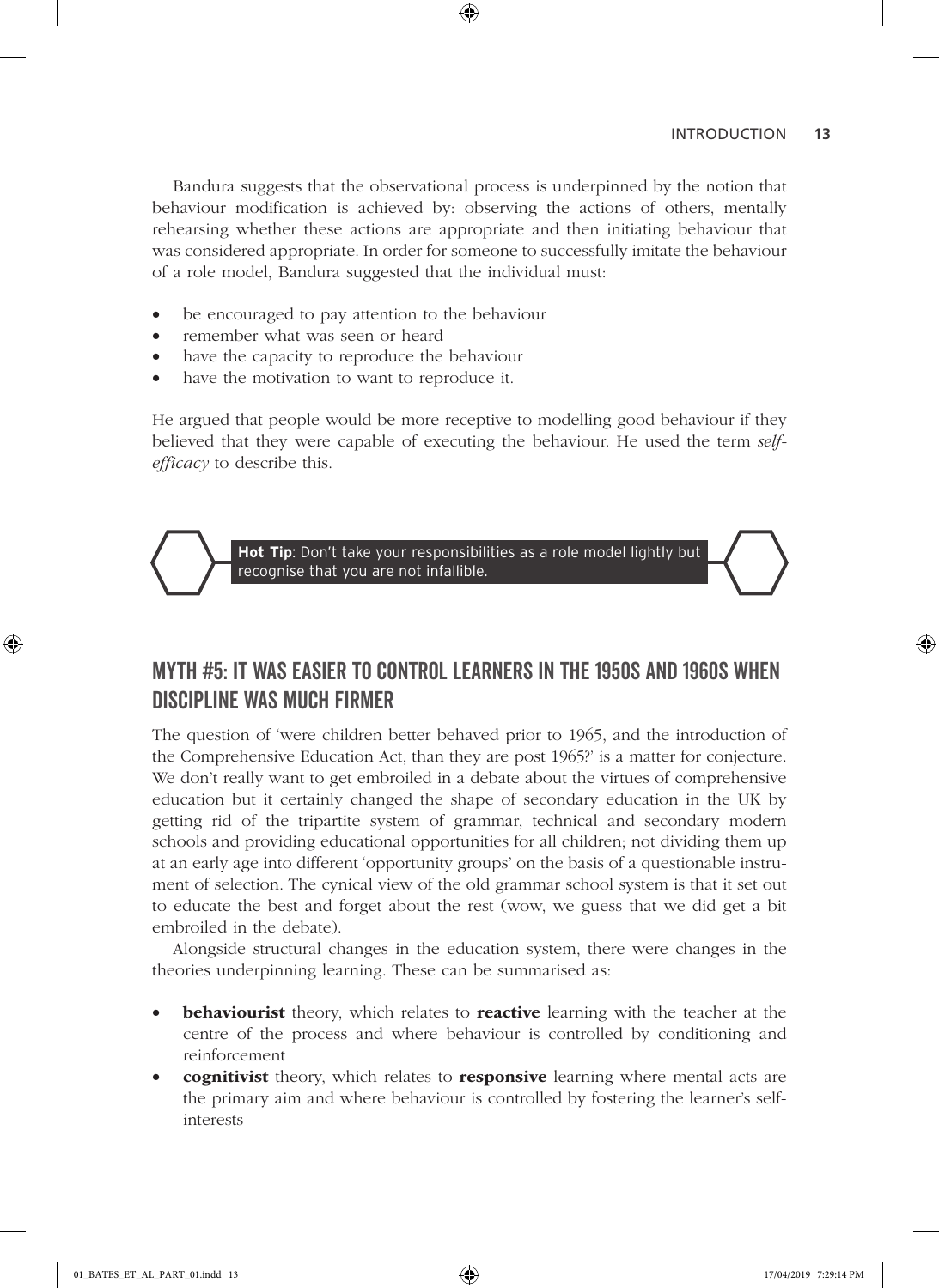**humanist** theory, which is about **reflective** learning, dependent on experience and self-efficacy, and where behaviour is controlled through democratic decision-making.

 $\textcircled{\scriptsize{*}}$ 

With the emphasis switching from teacher-controlled to learner-controlled sessions, teacher-imposed discipline was replaced by learner self-discipline, and extrinsic motivational forces (such as imposing threats and bribes) were replaced by the notion of intrinsic motivation (such as encouraging an inner desire to want to learn).

There is little doubt that threats and bribes can induce a short-term change in behaviour, but it may also have the effect of deterring the learner from developing a commitment to positive values. Alfie Kohn, in *Punished by Rewards* (1999), discusses how in a consequence-based classroom children are led to ask 'what does the teacher want me to do, and what happens if I don't do it?'. In a reward-based classroom, they're led to ask 'what does the teacher want me to do, and what do I get for doing it?'. Kohn argues that threats and bribes are simply two sides of the same coin and that children should be encouraged to ask, 'What kind of person do I want to be?' or 'What kind of classroom do we want to have?'.

One of your esteemed authors (we won't say which one) has clear recollections of the date 3 September 1962 and his first day in secondary school.

## **Example 1.5: A costly DEtour**

Anon's class was based in Room D and his first science lesson was in Room E. OK, this may not inspire you to want to take in any of the advice we offer in this book, but he got lost! As everyone piled out to make the 2-metre trek (6'7" in those days) from Room D to the next room in the corridor, he had to make a detour to the toilets at the other end of the corridor. When he came out, he tells us that it was like the *Mary Celeste*: no one in sight.

He was never late for classes again but the humiliation that was heaped upon him as he tried to explain what had happened to a not-too-impressed teacher and his classmates laughing at him, stayed with him for a long time.

Would teachers react differently to his predicament now? We're not sure. We suspect that there is something comical about someone not realising that Room D was next door to Room E but, then again, if it was never explained to him that the rooms were in alphabetical order, is it totally fair to assume that someone, even someone as bright as he was (or so he claims), should know this is the case? We don't expect the teacher to have congratulated him for making it eventually to his class but we do question his behaviour in belittling him.

♠